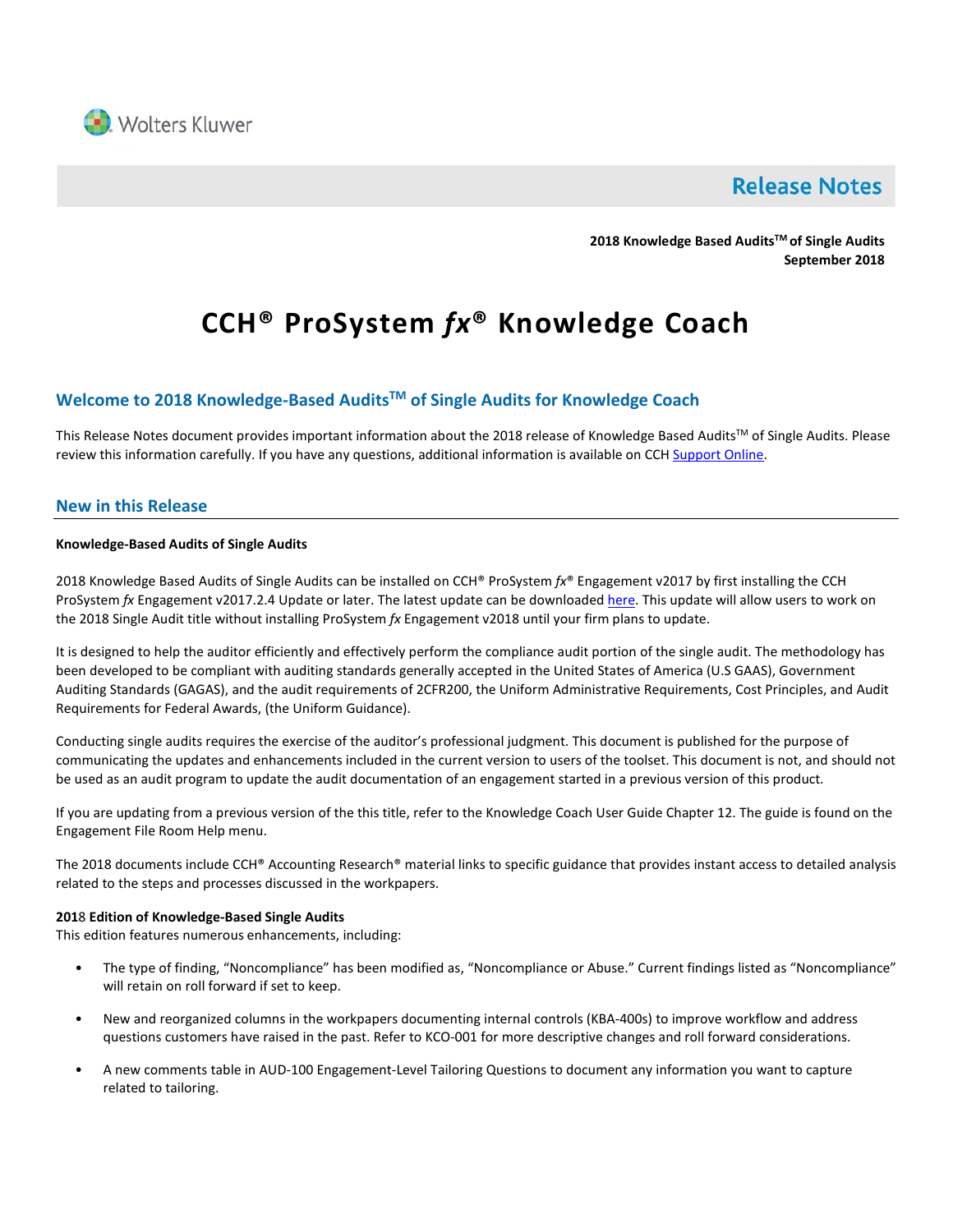- Enhanced instructions and procedures throughout the toolset to improve workflow.
- A new example planned response to Management Override of Controls in KBA-502 which flows to the AUD-800 series. This can be modified in the risk pane for the Financial Statement Level Risk of Management Override of Controls and should be modified by the user based on the specific audit.

### [Click here](http://support.cch.com/updates/KnowledgeCoach/pdf/guides_tab/2018%20Single%20Audits%20Title%20Overview%20for%20Knowledge%20Coach%20Users.pdf) for the 2018 Single Audits Title Overview for Knowledge Coach Users.

In addition, forms and practice aids throughout have been updated to include new examples and tips, and where applicable, to take into account:

#### **New literature, standards, and developments, reflected in the following current audit and accounting guidance:**

- Statement on Auditing Standards, (SAS) No. 133, Auditor Involvement with Exempt Offering Documents;
- Government Auditing Standards;
- AICPA Code of Professional Conduct (Code); ET Section 1.295, Nonattest Services;
- 2018 OMB Compliance Supplement
- 2018 Data Collection form and discussion of the Uniform Guidance;
- 2CFR200, the Uniform Adminstrative Requirements, Cost Principles, and Audit Requirements for Federal Awards, (the Uniform Guidance);
- Provisions of the updated Committee of Sponsoring Organizations (COSO) 2013 update to Internal Control Integrated Framework;
- Government Auditing Standards, December 2011 Revision (Yellow Book).

#### **Important Notes:**

- Make sure to save changes to workpapers before closing the workpaper or the binder to ensure data is correctly updated.
- If your Current Editor Knowledge Coach Microsoft® Word workpapers become read-only or crash, please do the following:
	- o Keep the binder with the affected workpapers open.
	- o Highlight the workpaper in the binder window and go to **Tools > Save Knowledge Coach Answers**.

#### **System Requirements**

- This title requires the 2018 Compliance Base Title. The 2018 Compliance Base title MUST be installed with one of the following versions of CCH® ProSystem *fx* ® Engagement and Knowledge Coach.
	- o Engagement and Knowledge Coach v2017 with CCH ProSystem *fx* Engagement v2017.2.4 Update or later available [here.](https://support.cch.com/updates/Engagement/release2017/release2017.aspx) To identify what version you are running, please go to the **Help > About** window within the application.
	- o Engagement and Knowledge Coach v2018 or later.
- If you are upgrading from Engagement v7.1 or lower please contac[t Technical Support.](https://support.cch.com/contact)
- A minimum of 4GB of RAM is required for optimal performance when opening and navigating through Knowledge Coach workpapers.

#### **License Requirements**

- This title requires the Knowledge-Based Single Audits license. Any user that does not have a license for this title will not be able to use Knowledge Coach functionality in workpapers.
- For more information on how to update your licensing, view [How do I add or update CCH ProSystem fx Engagement Licenses?](https://support.cch.com/kb/solution.aspx/sw3937) on our website.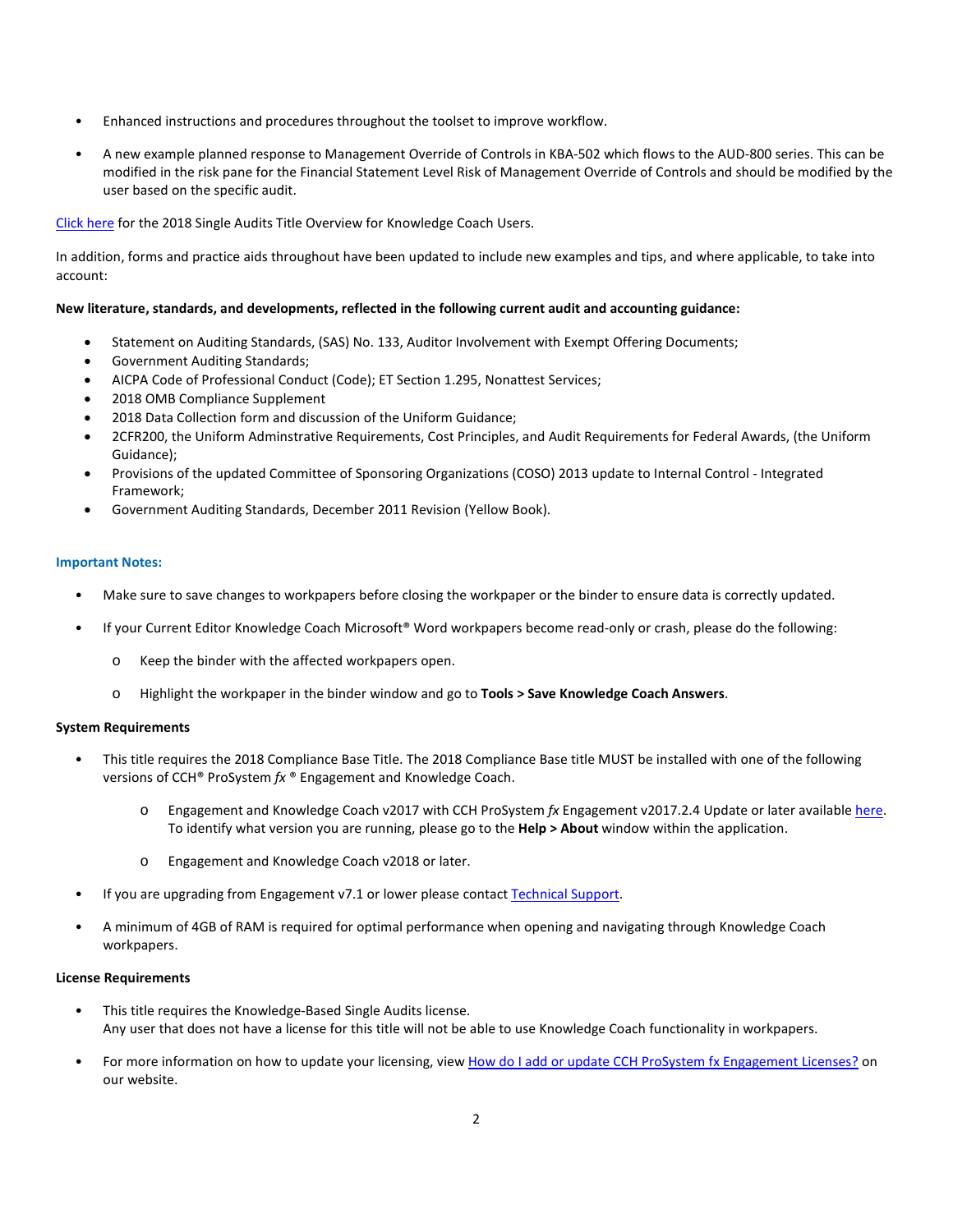For more information on how to assign licenses, view [How do I assign Engagement Licenses?](https://support.cch.com/kb/solution.aspx/sw3943) on our website.

# **Download Instructions**

If you are planning to use this title on Engagement and Knowledge Coach v2017, ensure you apply CCH ProSystem *fx* Engagement v2017.2.4 Update to all machines including Admin servers and terminal servers before installing the title. Review the update's [release notes](https://support.cch.com/updates/Engagement/patch75/ENG%202017.2.4%20Release%20Notes.pdf) for more information on deployment.

To download this title:

- 1. Navigate to the [Knowledge Coach Updates](http://support.cch.com/updates/KnowledgeCoach) section of the Engagement Support Website.
- 2. Select the Knowledge Coach Series. The series are arranged by title type, then industry.
- 3. Click on the Download File link next to the title you wish to download.

**Note**: On some occasions the content package file (.KCP) will download with the extension changed to .ZIP. If this occurs, please change the extension of the downloaded file to KCP using all capital letters.

You must install the 2018 Compliance Base title before installing the 2018 Knowledge Based Single Audit.

The Compliance Base title is also available on th[e Knowledge Coach Update Website.](http://support.cch.com/updates/KnowledgeCoach)

The Knowledge Coach Content Package (KCP) download is a proprietary file that must be installed from within Engagement. Save this KCP file to a location on your local drive, and follow the Installation Instructions below.

# **Installation Instructions**

Once you have downloaded your Knowledge Coach title, you will need to add it to the list of titles within CCH ProSystem *fx* Engagement. The only additional system requirement is approximately 75MB of disk space to store your Knowledge Coach Program content files. Please refer to the Engagement with Knowledge Coach Release Notes for any other system requirements.

After downloading the 2018 Knowledge Based Single Audit, do the following:

- 1. Launch the Engagement Workpaper Management application so that the Local File Room is displayed. Select **Tools > Knowledge Coach Titles**.
- 2. The Knowledge Coach Titles window will be displayed.
- 3. Choose **Add Title**.
- 4. Browse to the title package file (\*.KCP) that you previously downloaded from the Knowledge Coach Support Web site.
- 5. Choose **Open**.
- 6. The system will display a progress indicator while the title package is added. You will receive a message that the title has been successfully installed once the process is complete.

#### To release a title:

1. Select one of the Knowledge Coach titles in the list that has been added but is not yet released.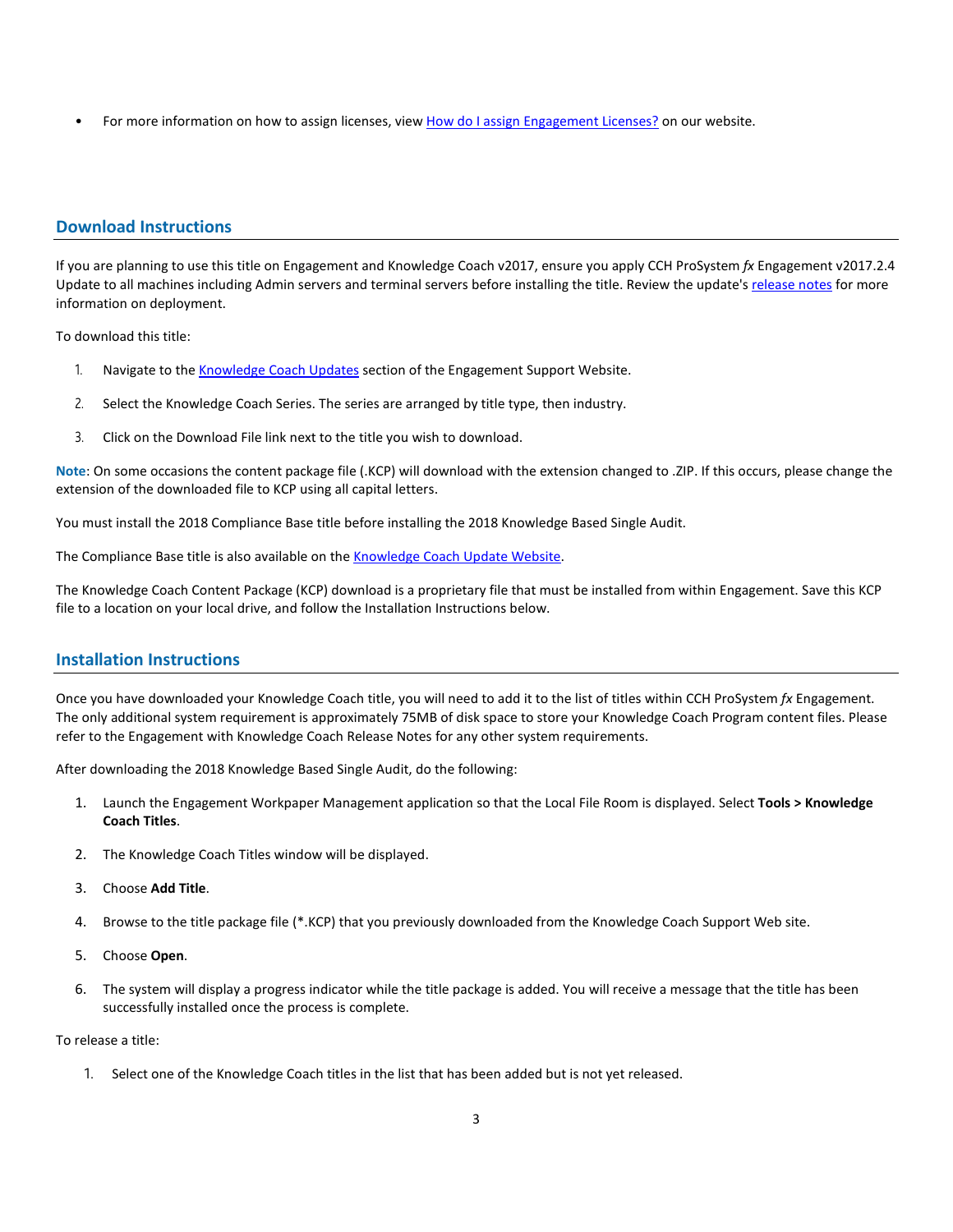2. Choose **Release Title**. The current date and time will be displayed in the Date released column, and the status will change to "Released."

**Note**: In the Engagement Admin module, add and assign a Knowledge Coach module and the applicable Knowledge Coach title license to staff before using the workpapers.

**Important**: Once the 2018 Knowledge-Based Single Audit title has been added and released, they will be automatically deployed to other staff members when they login to the "Office" location, or when they synchronize a binder that contains Knowledge Coach workpapers from this title.

# **Online Permission Key**

Permission key files may be downloaded from ou[r website](https://prosystemfxsupport.tax.cchgroup.com/permkey/download.aspx) or when adding or updating the new licenses within CCH ProSystem *fx* Engagement v2017 and higher. After updating the license file in the Engagement Admin module, licenses need to be assigned to the staff who will use 2018 Knowledge-Based Single Audits.

If you have not already established a Single Sign-on (SSO) account with Customer Service, we urge you to do so at this time.

# CCH® Accounting Research Manager®

CCH's Accounting Research Manager (ARM) is the most comprehensive, up-to-date and objective online database of financial reporting literature. It includes all authoritative and proposed accounting, auditing, and SEC literature, plus independent, expert-written interpretive guidance.

Available on ARM, the Knowledge-Based Single Audit Guide helps you comply with the most recent professional standards and guidance for the conduct single audits and to integrate the use of practice aids, tools, and other resources with its guidance. This publication supplements and complements the Knowledge-Based documents that are available in Knowledge Coach.

If you subscribe to an ARM library that includes Single Audit content, you can link directly to source material from Resources within Knowledge Coach documents. These links have been updated to refer to the accounting standards under the FASB Accounting Standards Codifications. Also, if you subscribe to the Knowledge-Based Single Audit Guide on ARM, you can take advantage of references to the guide material from within the Knowledge Coach documents.

With Accounting Research Manager, you maximize the efficiency of your research time, while enhancing your results. Learn more about our content, our experts, and how you can request your free trial by visiting the **Accounting Research Manager website**. You can also access the Accounting Research Manager Web site by selecting **Engagement > Binder Window > Shortcuts Bar > Guidance tab**.

# Using Your Knowledge Coach Content

To use your Knowledge Coach Workpaper Templates, do the following:

- 1. Open a binder in Engagement.
- 2. Select the workpaper tab into which you would like to insert the workpaper.
- 3. Select **New Knowledge Coach Workpaper** from the toolbar or File menu.
- 4. The *New Knowledge Coach Workpaper* dialog appears (Figure 1).
- 5. Select the **New Knowledge Coach Title** with the content you would like to use. You can only select titles you have installed. The information displayed changes to reflect the workpaper organization available for the selected title.
- 6. Select the **Knowledge Coach Workpapers** to insert into your binder and click **OK**.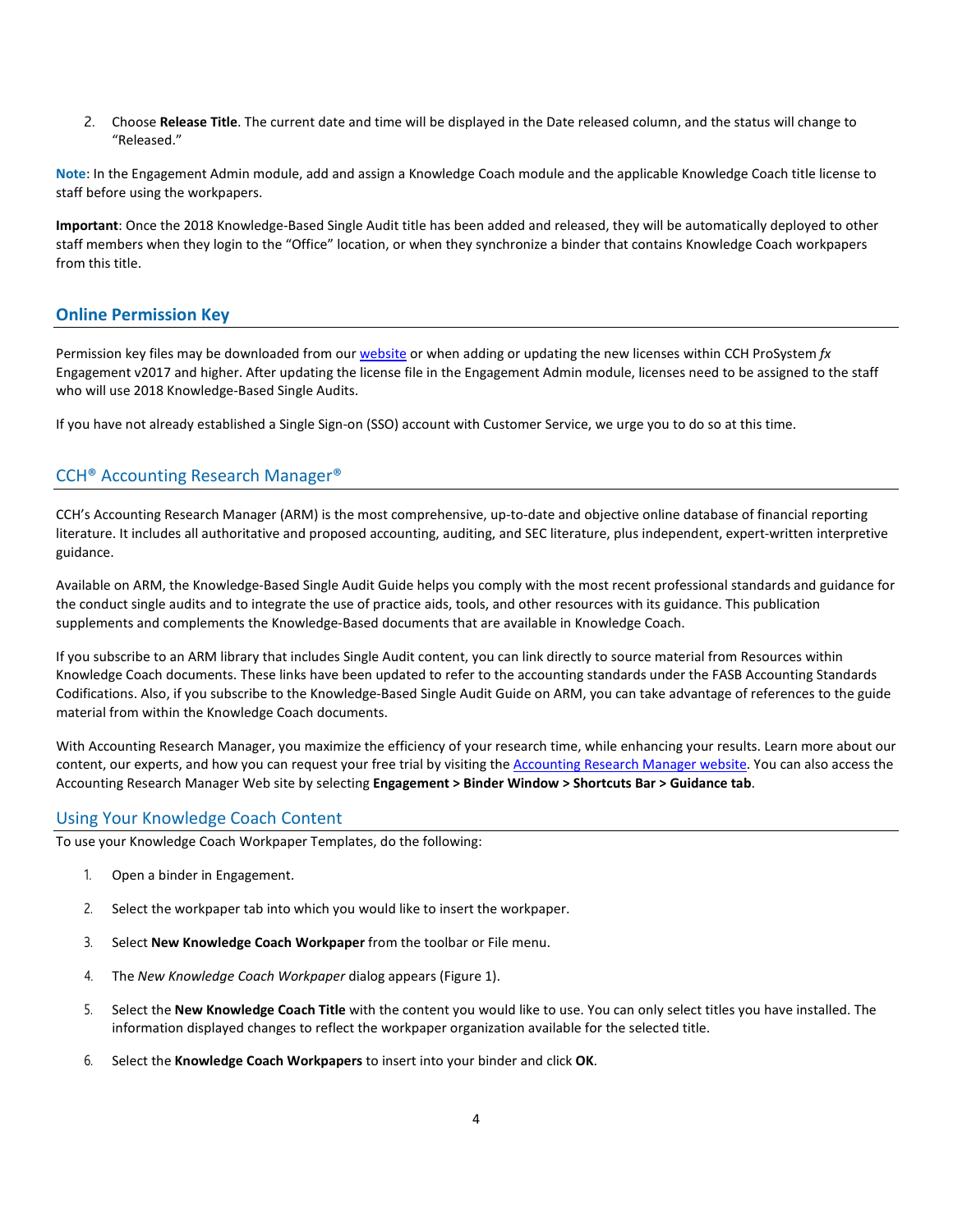- 7. In the *Selected Workpaper Properties* dialog, each workpaper name is automatically loaded into the Name field. Add a **workpaper index** in the Index field and make any Name modifications you desire. You can also modify the tab location or the roll forward settings for each workpaper.
- 8. Click **OK**. The integrated Knowledge Coach workpaper is now inserted into your engagement binder.

**Note:** For more information on how to use Knowledge Coach workpapers in your binder, see the Knowledge Coach User Guide.

| New Knowledge Coach Workpaper                                    |                                                                                                                                                                                                                                                                                                                                                                                                                                                                                                                                                                           | ×                                                                                                                        |
|------------------------------------------------------------------|---------------------------------------------------------------------------------------------------------------------------------------------------------------------------------------------------------------------------------------------------------------------------------------------------------------------------------------------------------------------------------------------------------------------------------------------------------------------------------------------------------------------------------------------------------------------------|--------------------------------------------------------------------------------------------------------------------------|
| Industry title selection<br>$\leftarrow$ $\overline{\mathsf{Q}}$ | Workpaper selection<br>$\overline{\mathsf{Q}}$                                                                                                                                                                                                                                                                                                                                                                                                                                                                                                                            | +È<br><b>Le</b>                                                                                                          |
| 2018 KBA Single Audits<br>$\checkmark$<br>$\rightarrow$          | Add independent workpapers without foundation workpapers<br>000-Resources<br>田…<br>面口<br>100-The Communications Hub<br>面板<br>200-Pre-Engagement Procedures<br>画一<br>300-Risk Assessment-Understanding the Entity & Environment<br>400-Risk Assessment-Design of Internal Controls<br>面一<br>面一<br>500-Assessing Risk of Material Misstatement<br>面目<br>600-Audit Procedures-Response to Assessed Risks<br>700-Audit Procedures-Tests of Internal Controls<br>面石<br>面口<br>800-Audit Procedures-Substantive Tests<br>面目<br>900-Evaluating, Concluding & Reporting Procedures | Details of selected workpaper<br>Highlight a workpaper or select<br>a workpaper check box to see<br>details <sup>1</sup> |
|                                                                  | OK                                                                                                                                                                                                                                                                                                                                                                                                                                                                                                                                                                        | Help<br>Cancel                                                                                                           |

Figure 1 - New Knowledge Coach Workpaper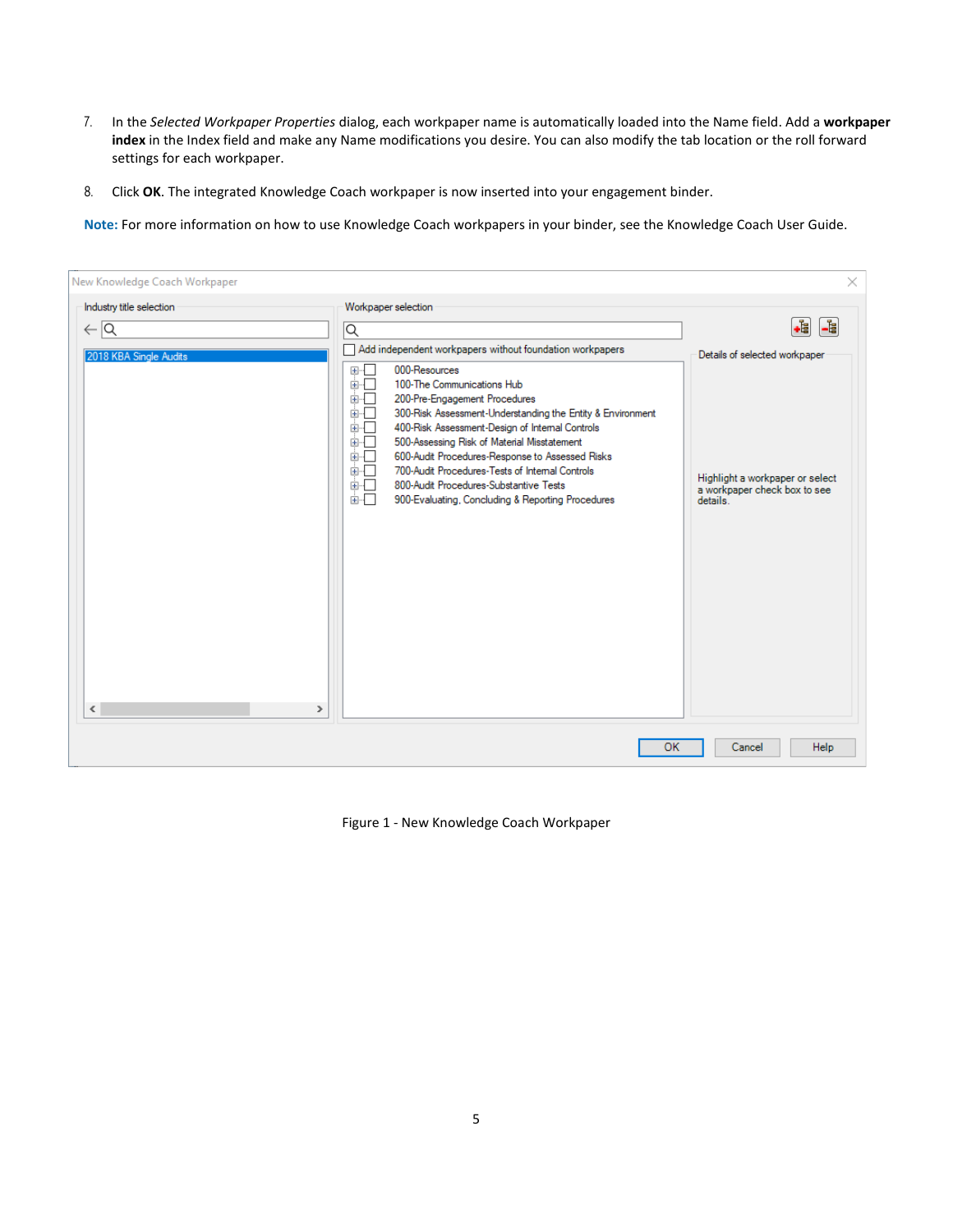# **Additional Information on Knowledge Coach and the KBA Methodology**

#### **Knowledge-Based Audit (KBA) Methodology**

Allows the results of one set of procedures to become the input for the next. The key components of the KBA methodology include:

- An Overview that guides auditors through the methodology (for single audits, auditors can refer to the applicable Overview in Knowledge-Based Audits of Governmental Entities or Knowledge-Based Audits of Not-for-Profit Entities);
- Knowledge-Based Audit documents, integral to the risk assessment and overall audit processes, which contain steps and procedures required by U.S. GAAS, GAGAS, the OMB Compliance Supplement and the Uniform Guidance;
- Customizable Audit Programs that take auditors through related steps and procedures;
- Practice Aids to help auditors complete steps or processes outlined in the Knowledge-Based Audit documents and Audit Programs;
- Auditor's Reports that provide a variety of sample auditor's opinions on audited financial statements and the accompanying internal control and compliance reports required by GAGAS, the OMB Compliance Supplement and the Uniform Guidance; and
- Correspondence documents that provide sample letters to be used to comply with U.S. GAAS, GAGAS, the OMB Compliance Supplement and the Uniform Guidance requirements and in many other common situations.
- The AICPA's Auditing Standards Board's (ASB) Risk Assessment Standards, AU-C Section 935, Compliance Audits and the Uniform Guidance - The practice aids and tools in the 2017 Knowledge-Based Single Audits are designed around the AICPA's risk assessment and clarified standards to assist auditors of single audits by:
	- Facilitating compliance with GAAS and GAGAS, the OMB Compliance Supplement and the Uniform Guidance;
	- Encouraging more effective audits through tailored audit programs and comprehensive practice aids;
	- Helping auditors to focus on and respond to identified audit risks; and
	- Enhancing audit documentation.

#### **CCH® ProSystem** *fx***® Knowledge Coach**

Knowledge Coach functionality allows auditors to use the Knowledge-Based-Audit methodology more efficiently by eliminating the need for duplicate entry of the same information, tailoring audit documentation to each particular engagement, and documenting the link between risks identified and procedures performed. AUD-100S Tailoring Question is a document in Knowledge Coach that presents engagementlevel questions designed to aid in tailoring the engagement documentation to fit each client. Completing the questions helps the auditor avoid duplication and unnecessary workpapers.

**Note:** Before you begin your audit, please review the guidance in AUD-101S Overall Audit Program. This workpaper is intended to be your road map through a Knowledge-Based Audit methodology. You should start your audit with AUD-100S Tailoring Question Workpaper and AUD-101S Overall Audit Program.

• **Risks**

Can be captured via the Risk Summary task pane from any Knowledge Coach workpaper by the current editor of KBA-502S Summary of Risk Assessments of Risks of Noncompliance. This allows the user to continuously assess risks during the engagement. Several workpapers prompt the consideration of the presence of risks, but the Risk Summary task pane must be used to document those risks. All documented risks flow to the Risk Summary. To ensure risks show in findings tables, make sure to check the "workpaper identified in" field of the Risk pane.

• **Information Flow** 

Helps cut down on the time spent duplicating information across forms. In addition, the flow of consistent information ensures that information and updates to information are not missed between workpapers. Drill-down functionality helps the user navigate quickly to the source of the information, aiding in the review of the audit file.